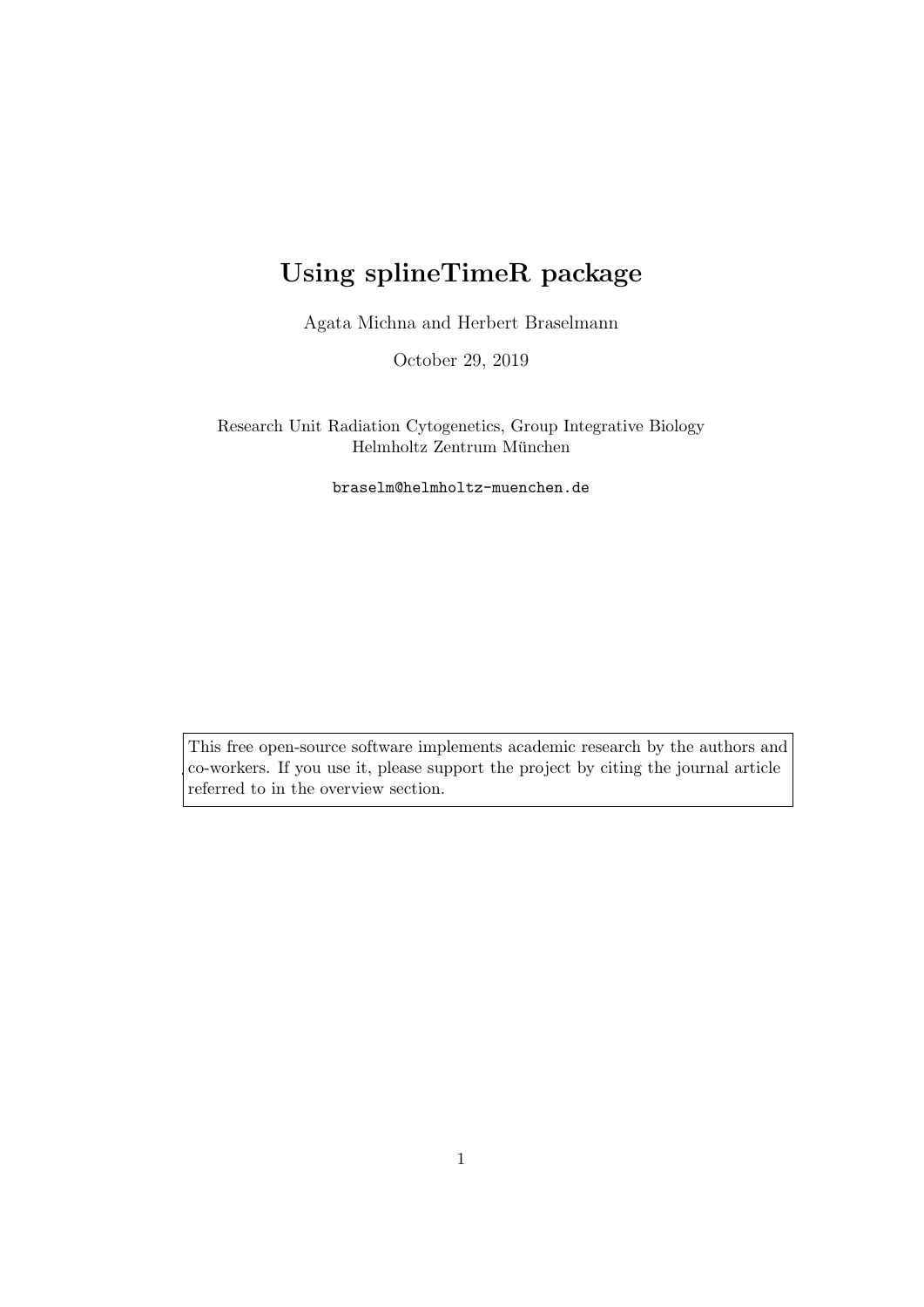### Contents

|              | Overview                                                                               |                |  |  |  |
|--------------|----------------------------------------------------------------------------------------|----------------|--|--|--|
| $\mathbf{2}$ | Data preparation                                                                       |                |  |  |  |
|              | 2.1                                                                                    | 3              |  |  |  |
|              | 2.2                                                                                    | 3              |  |  |  |
|              | 3 Time-course data differential expression analysis                                    |                |  |  |  |
|              | 3.1                                                                                    | $\overline{4}$ |  |  |  |
|              | Statistical methods and description of output table<br>3.2                             | $\overline{4}$ |  |  |  |
|              | 4 Visualization of time-course data with natural cubic spline<br>6<br>regression model |                |  |  |  |
| 5.           | Pathway enrichment analysis                                                            |                |  |  |  |
| 6            | Gene association network reconstruction of time-course data                            |                |  |  |  |
|              | 7 Scale-free properties of a network                                                   |                |  |  |  |

## <span id="page-1-0"></span>1 Overview

This package provides functions for differential gene expression analysis of time-course gene expression data, pathway enrichment analysis and time dependent gene regulatory network reconstruction. The functions in this package gather and simplify the usage of other Bioconductor packages and R-functions.

A natural cubic spline regression model for an experimental two-way designs with one treatment factor and time as continuous variable is fitted to the experimental time-course data. Two treatment groups (e.g. control and treated) have to be provided. Time dependent expression data must be available for each group. Parameters of fitted spline regression models are used to define differentially expressed over time genes. Those genes may further be used for pathway enrichment analysis and/or the reconstruction of time dependent gene regulatory association networks. The workflow implemented in this package is explained and discussed in detail in [Michna et al.](#page-13-0) [\(2016\)](#page-13-0). Expression microarray data generated in our laboratory are are available from the ArrayExpress database (accession number E-MTAB-4829).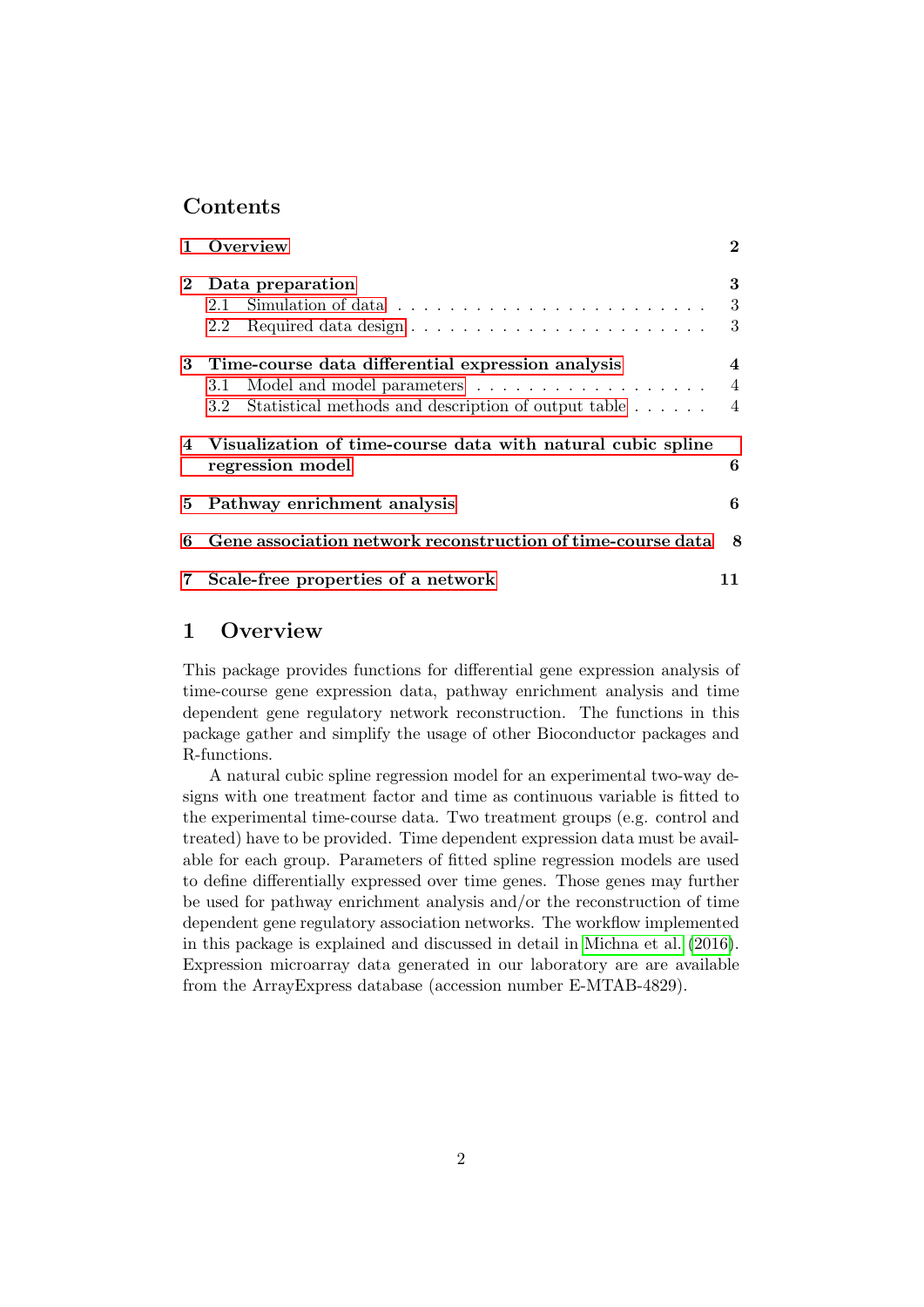### <span id="page-2-0"></span>2 Data preparation

#### <span id="page-2-1"></span>2.1 Simulation of data

Two simulated gene expression data sets, generated with the open-source simulator GeneNetWeaver (GNW), are included in this package and serve as test data to demonstrate the usage of the functions [\(Schaffter et al., 2011;](#page-13-1) [Marbach et al., 2009\)](#page-13-2). The in silico expression data were simulated based on the network structure of a 2000-gene sub-network from the Reactome functional interaction network [\(Reactome project,](#page-13-3) [http://www.reactome.](http://www.reactome.org/) [org/](http://www.reactome.org/)). The sub-network was converted to a dynamical network model without autoregulatory interactions (self-loops). The data were simulated based on the "ODEs" model. Two types of time-series experiments were chosen: "Time Series as in DREAM4" and "Multifactorial". Gene expression data were simulated for 48 time points after perturbations. For more details see GNW User Manual [\(Schaffter et al., 2010,](#page-13-4) [http://gnw.sourceforge.](http://gnw.sourceforge.net) [net](http://gnw.sourceforge.net)).

The names of "Time Series as in DREAM4" and "Multifactorial" simulation experiments were changed to "T1" and "T2", respectively. From the generated data sets, eight time points are provided (1, 4, 8, 16, 24, 32, 40 and 48). The numbers correspond to the same time units after perturbation (e.g. minutes, hours, days, ect.). Replicates for both time-course experiments were generated by the addition of the normally distributed random errors with a standard deviation of 0.05 to the expression values for each time point. Subsequently, the entire dataset was normalized between 0 and 1.

#### <span id="page-2-2"></span>2.2 Required data design

Gene expression data must be provided as a Biobase object of class ExpressionSet. ExpressionSet objects are capable of storing log-ratios or log-values of expressions from multiple microarrays as well as feature data and phenotypic data of the samples. Functions included in this R-package require phenotypic data in the ExpressionSet with three columns named SampleName, Time and Treatment. Two types of treatments (e.g. control and treated) have to be specified. This defines groups to compare. Optionally Replicate or any other column can be added. If the Replicate column is not present, all samples are considered as single replicates.

Replicates are not required. The time points for compared treatment groups should be identical. Visualisation of results is demonstrated using simulated data (TCsimData).

- > data(TCsimData)
- > head(pData(TCsimData),8)

<sup>&</sup>gt; library(splineTimeR)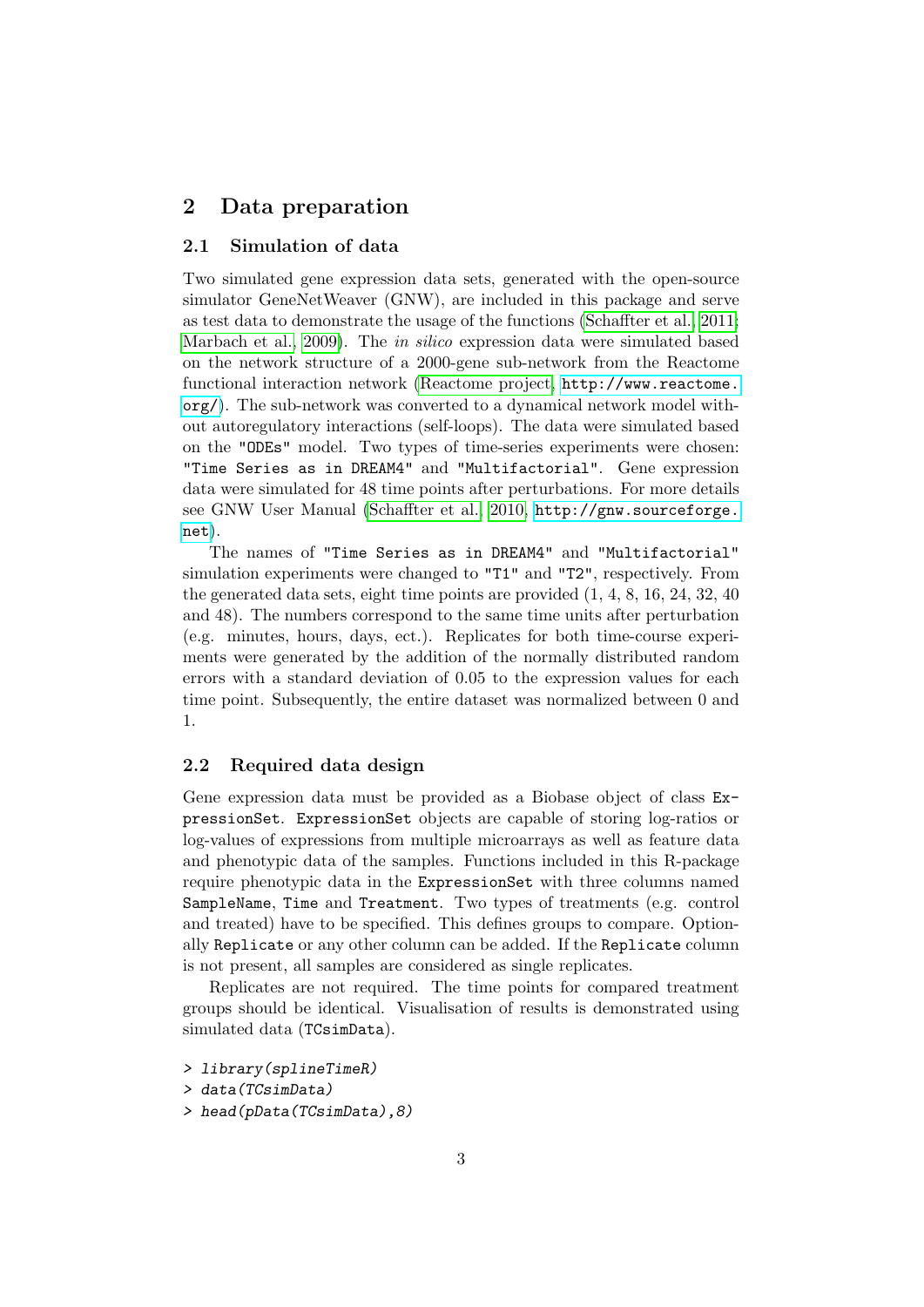|                   | SampleName Time Treatment Replicate |    |    |   |
|-------------------|-------------------------------------|----|----|---|
| 1                 | $T1_1_A$                            |    | Τ1 | A |
| $\mathcal{D}_{1}$ | $T1_4_A$                            | 4  | Τ1 | A |
| 3                 | $T1_8_A$                            | 8  | Τ1 | А |
| 4                 | $T1_16_A$                           | 16 | Τ1 | А |
| 5                 | $T1_24_A$                           | 24 | Τ1 | A |
| 6                 | $T1_32_A$                           | 32 | Τ1 | А |
|                   | $T1_40_A$                           | 40 | Τ1 | А |
| 8                 | $T1_48_A$                           | 48 | Τ1 | А |

# <span id="page-3-0"></span>3 Time-course data differential expression analysis

#### <span id="page-3-1"></span>3.1 Model and model parameters

To simulate a non-linear behaviour of gene expression over time a temporal trend using a natural cubic spline regression is fitted to the measured data points. The function splineDiffExprs compares the time dependent behaviour of genes in two different groups.

The mathematical model of natural cubic spline regression is defined by:

$$
y = y(t, x) = b_0 + b_1 B_1(t - t_0) + b_2 B_2(t - t_0) + \dots + b_m B_m(t - t_0) ++ x(d_0 + d_1 B_1(t - t_0) + d_2 B_2(t - t_0) + \dots + d_m B_m(t - t_0))
$$
 (1)

where  $b_1, b_2, ..., b_m$  are the spline coefficients in the reference group (e.g. control group) and  $d_1, d_2, ..., d_m$  are differential spline coefficients for the compared group (e.g. treated group).  $B_1(t-t_0)$ ,  $B_2(t-t_0)$ , ...,  $B_m(t-t_0)$ are spline base functions and  $t_0$  is the time of the first measurement. For  $x = 0, y = y_{reference}$  and for  $x = 1, y = y_{compared}$ .

Dependent on the data type and the number of measured time points, user has to define the number of degrees of freedom  $df$ . Choosing effective degrees of freedom in range 3-5 is reasonable.

#### <span id="page-3-2"></span>3.2 Statistical methods and description of output table

Time dependent differential expression of a gene is determined by the application of empirical Bayes moderate F-statistics on the differences of coefficient values of the fitted natural cubic spline regression models for the same gene in the two compared treatment groups [\(Smyth, 2004\)](#page-13-5). In other words, comparing the coefficient values of the fitted splines in both groups allows the detection of differences in the shape of the curves, which represent the gene expressions changes over time.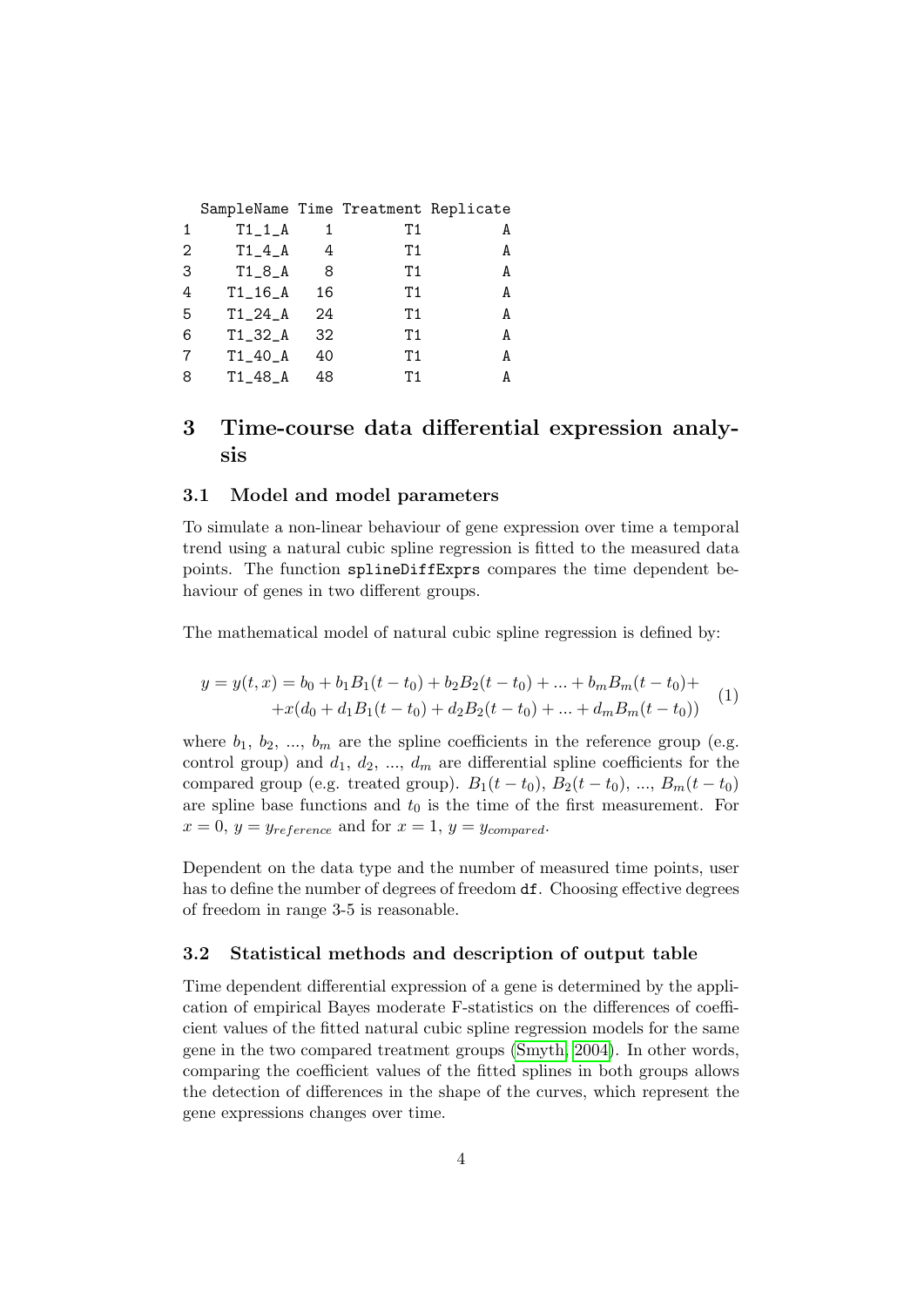The reference parameter specify which treatent group should be considered as reference. The intercept defines, which coefficients are considered for the statistical analysis. Two options are possible. If intercept=TRUE, the F-test includes all parameters, i.e shape parameters and intercept at the first given time point. If intercept=FALSE, only shape parameters are considered.

The cutoff.adj.pVal input parameter defines the Benjamini-Hochberg adjusted p-value cut-off for genes to be considered as differentially expressed. The splineDiffExprs function generates a output table, where the first columns contain all feature data of the ExpressionSet object (fData(eSetObject)), if any feature data were defined. Otherwise, only one column row IDs, containing the row names is created. The  $b_0$ ,  $b_1, ..., b_m$  coefficients correspond to the reference model parameters. The  $d_0, d_1, ..., d_m$  coefficients represent the differences between the reference model parameters and the model parameters in the compared group. AveExprs refers to the average log2-expression for a probe (representing a gene) over all arrays. The F column contains moderate F-statistics, P.Value raw p-value and adj.P.Value Benjamini-Hochberg adjusted p-value.

```
> diffExprs <- splineDiffExprs(eSetObject = TCsimData, df = 3,
+ cutoff.adj.pVal = 0.01, reference = "T1",
+ intercept = TRUE)
-------------------------------------------------
Differential analysis done for df = 3 and adj.P.Val \leq 0.01Number of differentially expressed genes: 952
> head(diffExprs, 3)
     row_IDs b_0 b_1 b_2 b_3 d_0
BRAF BRAF 0.2248186 -0.06672491 -0.11466685 -0.01113329 0.04537218
EEF2 EEF2 0.1662325 0.03093095 0.02415684 0.05805703 0.04218390
OR5W2 OR5W2 0.5600514 -0.11141556 -0.26764248 0.13582290 0.10798569
           d_1 d_2 d_3 AveExpr F P.Value
BRAF 0.09884069 0.32667028 0.1362235 0.2616200 100.47655 8.552316e-19
EEF2 0.03907564 0.36776057 0.1663112 0.2632523 75.34076 8.442937e-17
OR5W2 0.29355341 0.08948516 -0.1577280 0.5454758 71.98754 1.723753e-16
       adj.P.Val
BRAF 1.710463e-15
EEF2 8.442937e-14
OR5W2 1.149169e-13
```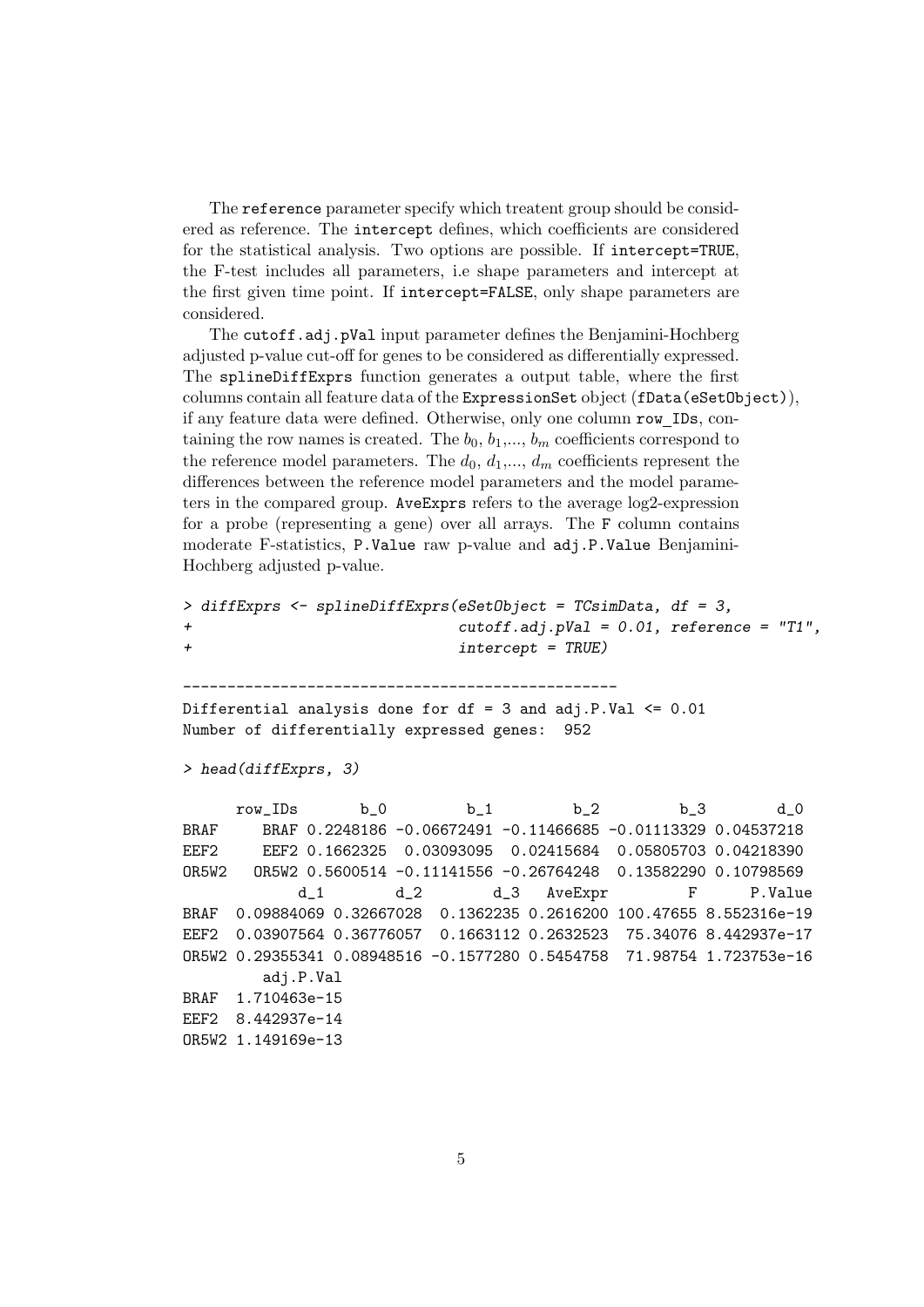# <span id="page-5-0"></span>4 Visualization of time-course data with natural cubic spline regression model

The splinePlot function visualises the time dependent behaviour of genes in two treatment groups. The natural cubic spline regression curves fitted to discrete, time dependent expression data are plotted. One plot shows two curves - representing the reference group and the compared group, respectively. Reference group is specified by reference parameter. User can decide which genes to plot by setting toPlot input parameter, otherwise all genes included in ExpressionSet object are plotted. Defined genes to plot have to be included in ExpressionSet object. The plots are saved in a .pdf file.

```
> splinePlot(eSetObject = TCsimData, df = 3,
+ reference = "T1", toPlot = c("EEF2","OR5W2"))
```


### <span id="page-5-1"></span>5 Pathway enrichment analysis

The pathEnrich function performs a pathway enrichment analysis of defined genes (geneList). Collection of curated gene sets (geneSets) representing metabolic and signaling pathways has to be downloaded from a database of interest in Gene Matrix Transposed file format (\*.gmt), where each gene set is described by a pathway name, a description, and the genes in the gene set. Two examples are shown bellow to demonstrate how to define geneSets object.

The variable universe represents a total number of genes that were probed in the initial experiment, e.g. the number of all genes on a microar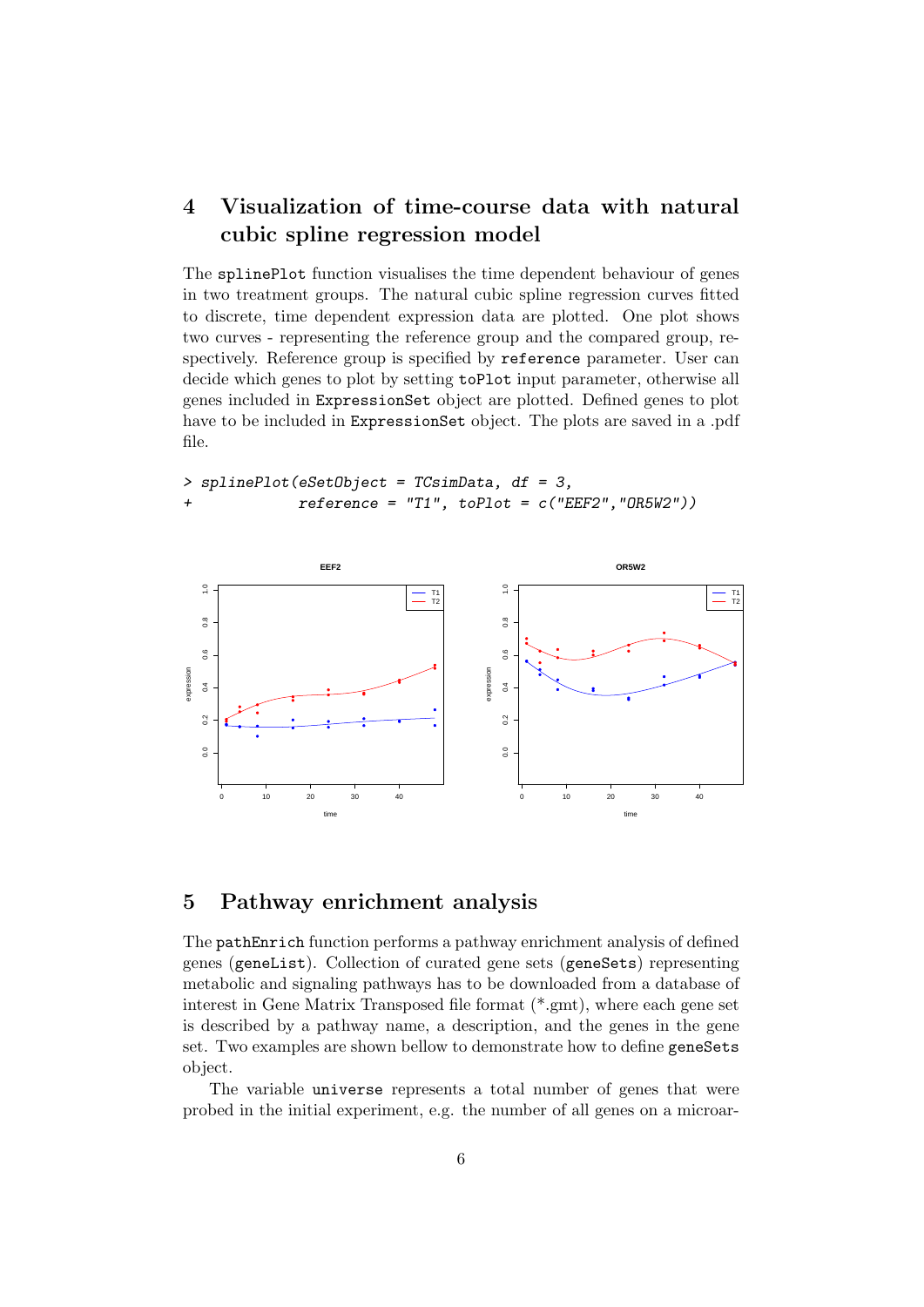ray. If universe is not defined, universe is the number of all genes that can be mapped to any pathways in the chosen database.

The result table contains the name of the enriched pathway (pathway), the gene set description (description), the total number of genes in the pathway (genes in pathway), the number of matched genes from the given gene set (matches), the percentage of matched genes referred to the total number of known genes in the pathway (% match), the p-value (pValue), Benjamini-Hochberg adjucted p-value (adj.pValue), and a list of genes that are part of the pathway (overlap). Statistical significance was determined by hypergeometric test (Fisher's exact test).

Gene names for pathway enrichment must be provided in HGNC-approved gene nomenclature, otherwise the genes are not included in the analysis. Simulated time-course expression data were derived from Reactome functional interaction network containing 6536 unique identifiers (nodes), meaning that in our experiment universe is equal to 6536.

Example 1 - gene sets from the Molecular Signatures Database (MSigDB collections), <http://www.broadinstitute.org/gsea/msigdb/collections.jsp> [\(Subramanian et al., 2005\)](#page-13-6)

```
> ## Not run
> ## Download .gmt file 'c2.all.v5.0.symbols.gmt' (all curated gene sets,
> ## gene symbols) from the Broad,
> ## http://www.broad.mit.edu/gsea/downloads.jsp#msigdb, then
> geneSets <- getGmt("/path/to/c2.all.v5.0.symbols.gmt")
> ## load ExpressionSet object containing simulated time-course data
> data(TCsimData)
> ## check for differentially expressed genes
> diffExprs <- splineDiffExprs(eSetObject = TCsimData, df = 3,
+ cutoff.adj.pVal = 0.01, reference = "T1")
> ## use differentially expressed genes for pathway enrichment analysis
> enrichPath <- pathEnrich(geneList = rownames(diffExprs), geneSets = geneSets,
                          universe = 6536)
> ## End(Not run)
```
Example 2 - gene sets from the Reactome Pathway Database, [http://www.](http://www.reactome.org/pages/download-data/) [reactome.org/pages/download-data/](http://www.reactome.org/pages/download-data/) [\(Croft et al., 2014\)](#page-12-0)

```
> ## Not run
> ## Download and unzip .gmt.zip file 'ReactomePathways.gmt.zip'
> ## ("Reactome Pathways Gene Set" under "Specialized data formats") from
> ## the Reactome website http://www.reactome.org/pages/download-data/, then
> geneSets <- getGmt("/path/to/ReactomePathways.gmt")
> data(TCsimData)
```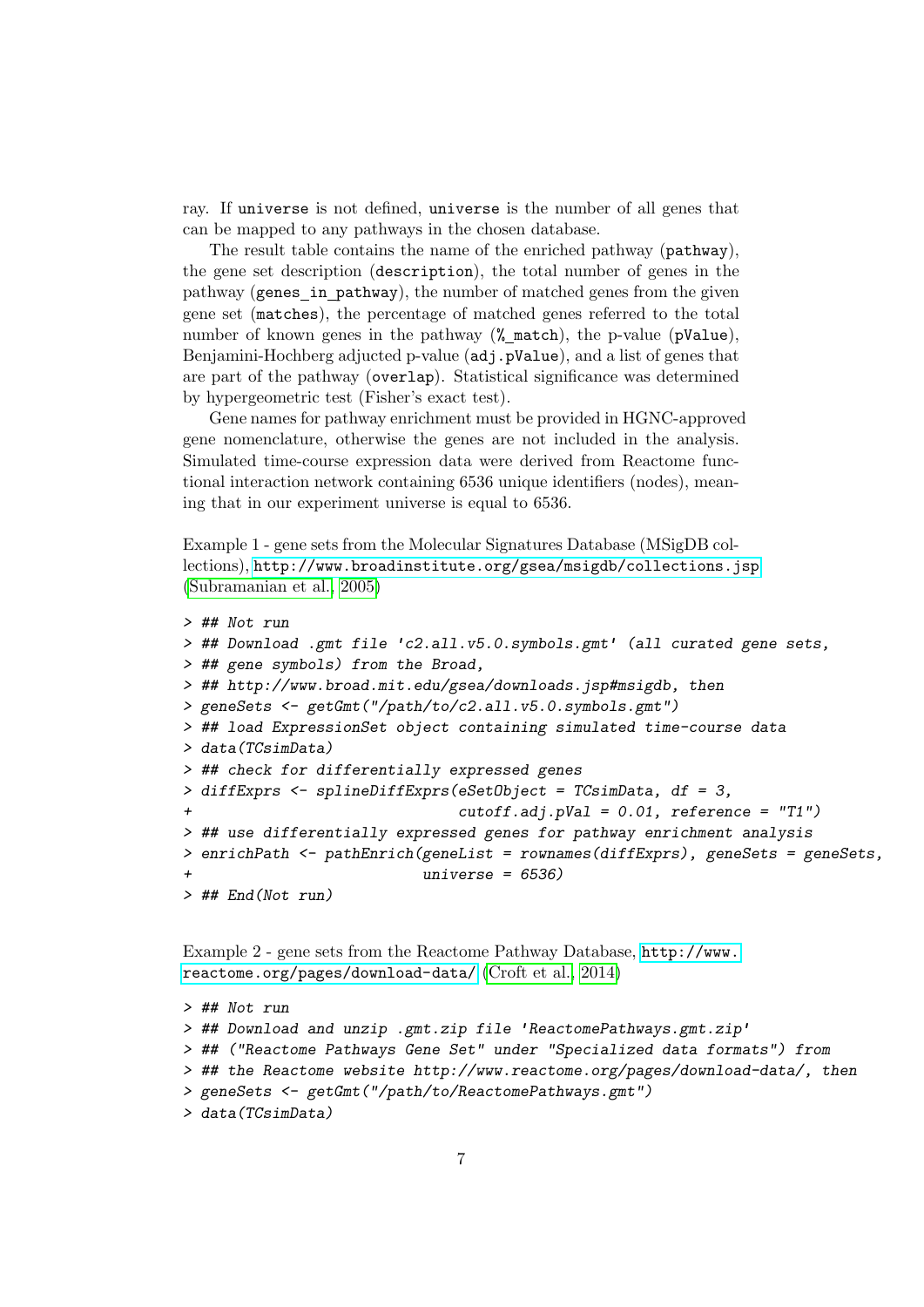```
> diffExprs <- splineDiffExprs(eSetObject = TCsimData, df = 3,
+ cutoff.adj.pVal = 0.01, reference = "T1")
> enrichPath <- pathEnrich(geneList = rownames(diffExprs), geneSets = geneSets,
                        universe = 6536)> ## End(Not run)
```
# <span id="page-7-0"></span>6 Gene association network reconstruction of timecourse data

The splineNetRecon function reconstructs gene association networks from time-course data. Based on given ExpressionSet object, longitudinal data object is created. Subsequantly the function estimates edges using partial correlation method with shrinkage approach applying  $ggm.$ estimate.pcor and network.test.edges functions. As a result an object or list of object of class igraph is created.

Gene association network reconstruction is done for a selected type of Treatment. This allows to identify regulatory associations between genes under a certain condition (treatment). First, a longitudinal data object of the gene expression data with possible replicates is created. This object is used to estimate the partial correlation with the selected shrinkage method (dynamic or static) with the ggm.estimate.pcor function (for details see ggm.estimate.pcor function help). Finally, the the network.test.edges function estimates the probabilities for all possible edges and lists them in descending order (for details see network.test.edges help).

An object or list of objects of class igraph with all edges that exceeded the probability-cutoff (cutoff.ggm) is returned. If more than one value for cutoff.ggm is defined than function returns a list of objects of class igraph for each defined cutoff.ggm value. Otherwise a single object of class igraph with one selected probability is returned.

For one defined cut-off:

```
> igr <- splineNetRecon(eSetObject = TCsimData, treatmentType = "T2",
+ probesForNR = rownames(diffExprs),
+ cutoff.ggm = 0.7, method = "dynamic")
----------------------------------------------------------------
Longitudinal object
                        ----------------------------------------------------------------
$time
[1] 1 4 8 16 24 32 40 48
$repeats
[1] 2 2 2 2 2 2 2 2
```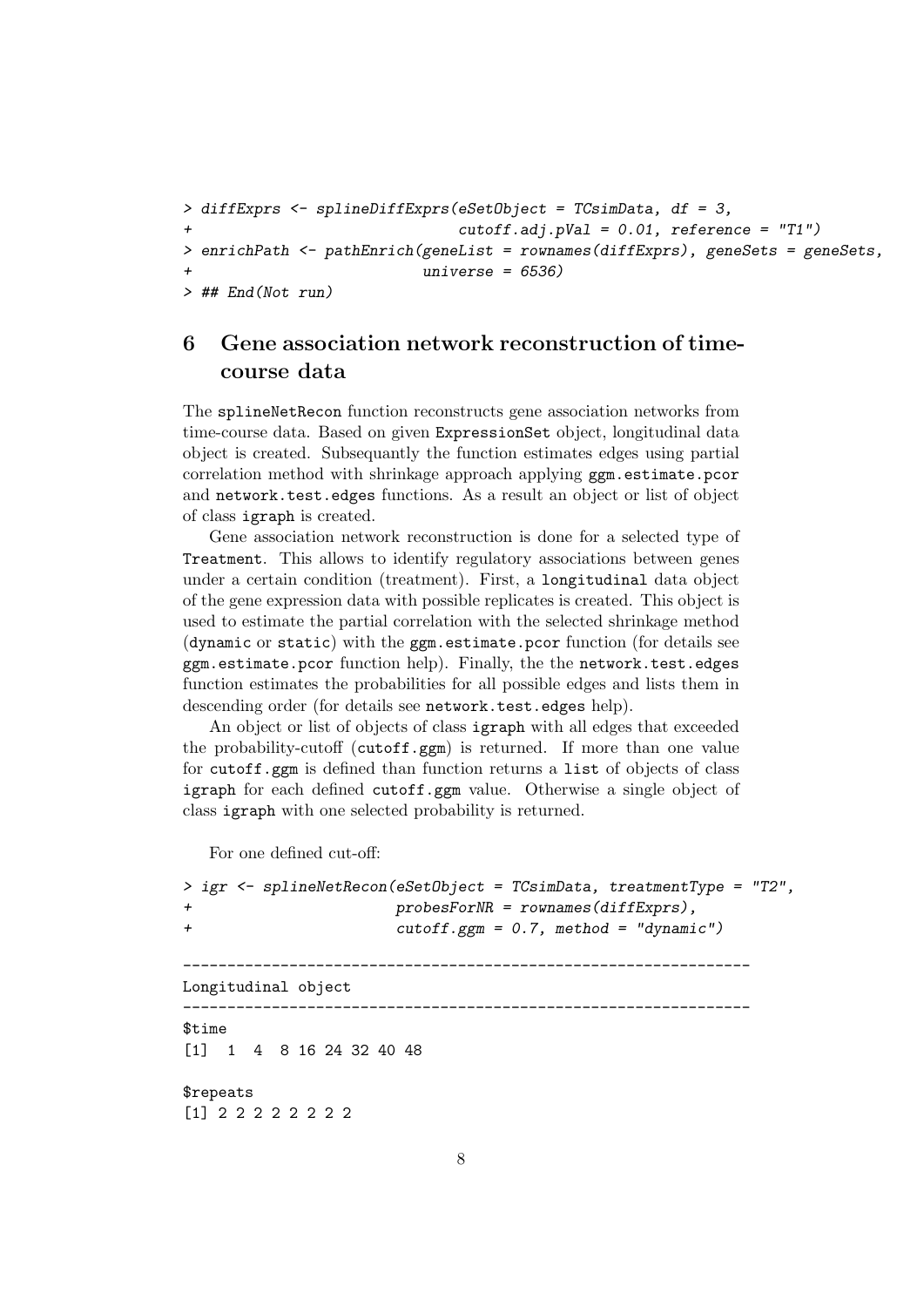Estimating optimal shrinkage intensity lambda (correlation matrix): 0.5457 Estimate (local) false discovery rates (partial correlations): Step 1... determine cutoff point Step 2... estimate parameters of null distribution and eta0 Step 3... compute p-values and estimate empirical PDF/CDF Step 4... compute q-values and local fdr ------------- igraph\_0.7 --------------

Significant edges: 838 Corresponding to 0.19 % of possible edges Number of nodes: 359

> plot(igr, vertex.label = NA, vertex.size = 3, main = "igraph\_0.7")



For more defined cut-off values:

```
> igr <- splineNetRecon(eSetObject = TCsimData, treatmentType = "T2",
+ probesForNR = rownames(diffExprs),
+ cutoff.ggm = c(0.8,0.9), method = "dynamic")
  ----------------------------------------------------------------
Longitudinal object
----------------------------------------------------------------
$time
[1] 1 4 8 16 24 32 40 48
```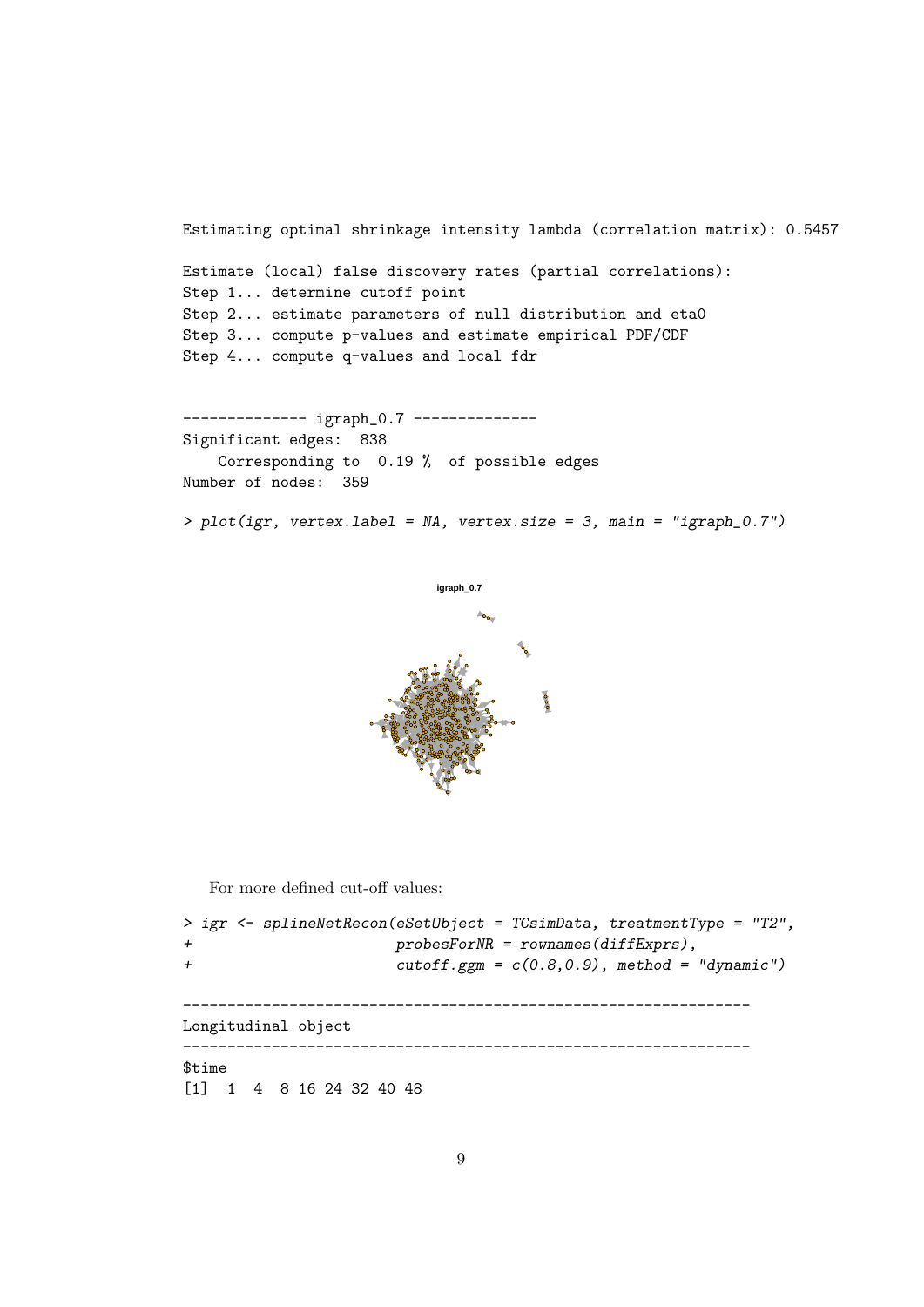\$repeats [1] 2 2 2 2 2 2 2 2 Estimating optimal shrinkage intensity lambda (correlation matrix): 0.5457 Estimate (local) false discovery rates (partial correlations): Step 1... determine cutoff point Step 2... estimate parameters of null distribution and eta0 Step 3... compute p-values and estimate empirical PDF/CDF Step 4... compute q-values and local fdr -------------- igraph\_0.8 --------------Significant edges: 587 Corresponding to 0.13 % of possible edges Number of nodes: 302 -------------- igraph\_0.9 --------------Significant edges: 275 Corresponding to 0.06 % of possible edges Number of nodes: 184 > plot(igr[[1]], vertex.label = NA, vertex.size = 3, main = "igraph\_0.8") > plot(igr[[2]], vertex.label = NA, vertex.size = 3, main = "igraph\_0.9")



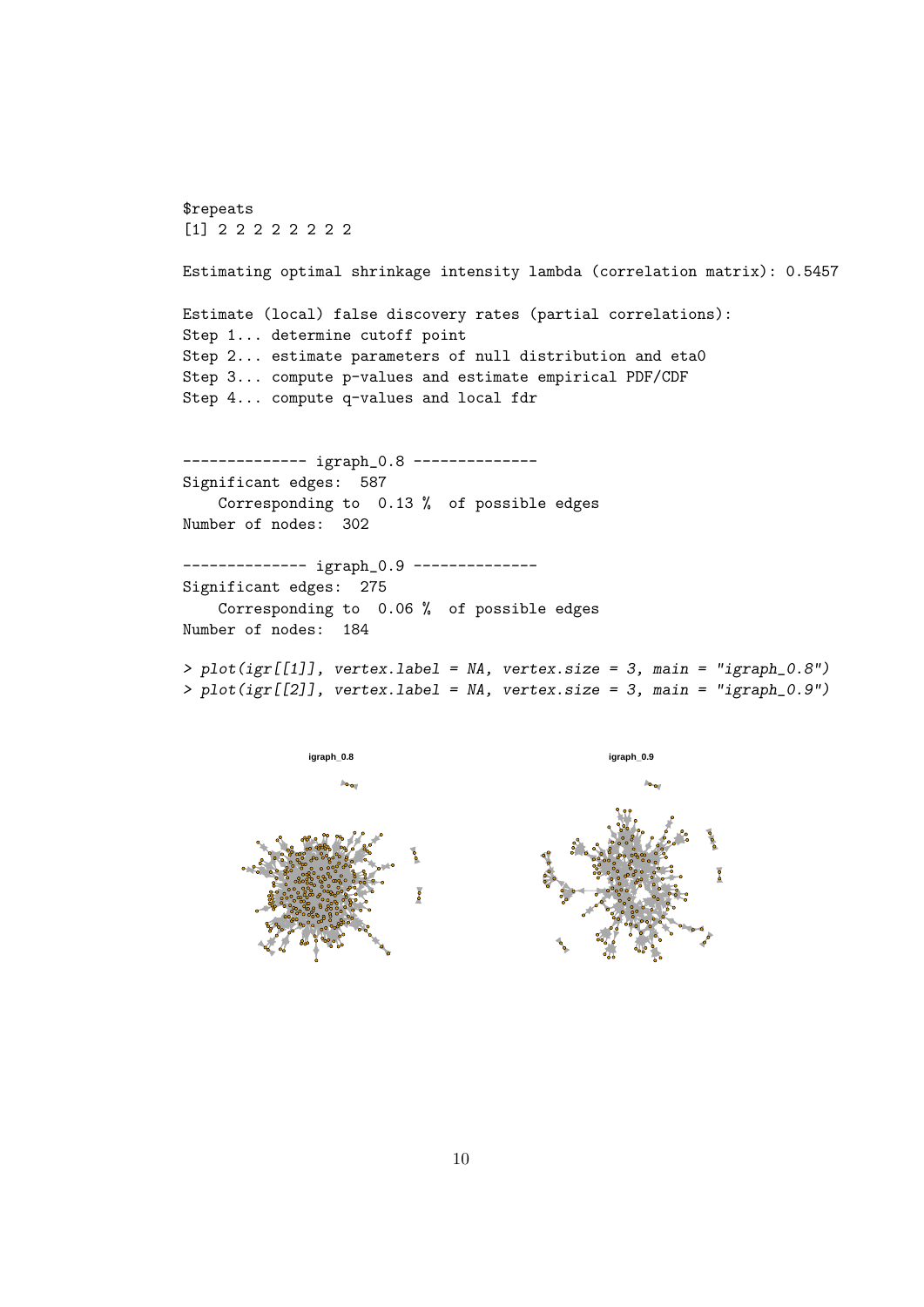### <span id="page-10-0"></span>7 Scale-free properties of a network

Biological networks are thought to be scale-free. Scale-free networks follow a power-law distribution of the degrees of nodes in the network (Barabási and [Albert, 1999;](#page-12-1) [Albert, 2005\)](#page-12-2). Power-law distribution is characterised by the exponent  $\gamma$ . The probability that a node has the degree k (k connections) is given by:

$$
P(k) \sim k^{-\gamma} \tag{2}
$$

or after logarithmic transformation:

$$
log P(k) \sim -\gamma log k \tag{3}
$$

For most biological networks the exponent  $\gamma$  ranges between 2 and 3 (Barabási and Oltvai, 2004). Nevertheless, subnetworks of a scale freenetwork are not necessarily scale-free [\(Stumpf et al., 2005\)](#page-13-7).

The networkProperties function plots the degree distribution of nodes in a given network (igraph). For comparison, the degree exponents of the Reactome and BioGRID networks are shown [\(Croft et al., 2014;](#page-12-0) [Stark et al.,](#page-13-8) [2006\)](#page-13-8). Both of these networks are derived from functional interaction pairs obtained from Reactome and BioGRID repositories. The functional interaction pairs were extracted from mentioned databases and are provided in FIs data package.

- > library(FIs)
- > data(FIs)
- > names(FIs)
- > head(FIs\$FIs\_Reactome)
- > head(FIs\$FIs\_BioGRID)

For each given igraph three types of plots are created: empirical cumulative distribution, degree distribution and power-law degree distribution on log-log scale with fitted trend line. Additionally, a summary table containing the number of nodes, the number of edges and the degree exponents for each given network is returned.

```
> igr <- splineNetRecon(eSetObject = TCsimData, treatmentType = "T2",
+ probesForNR = rownames(diffExprs),
+ cutoff.ggm = c(0.7,0.8,0.9), method = "dynamic")
                   ----------------------------------------------------------------
Longitudinal object
----------------------------------------------------------------
$time
[1] 1 4 8 16 24 32 40 48
```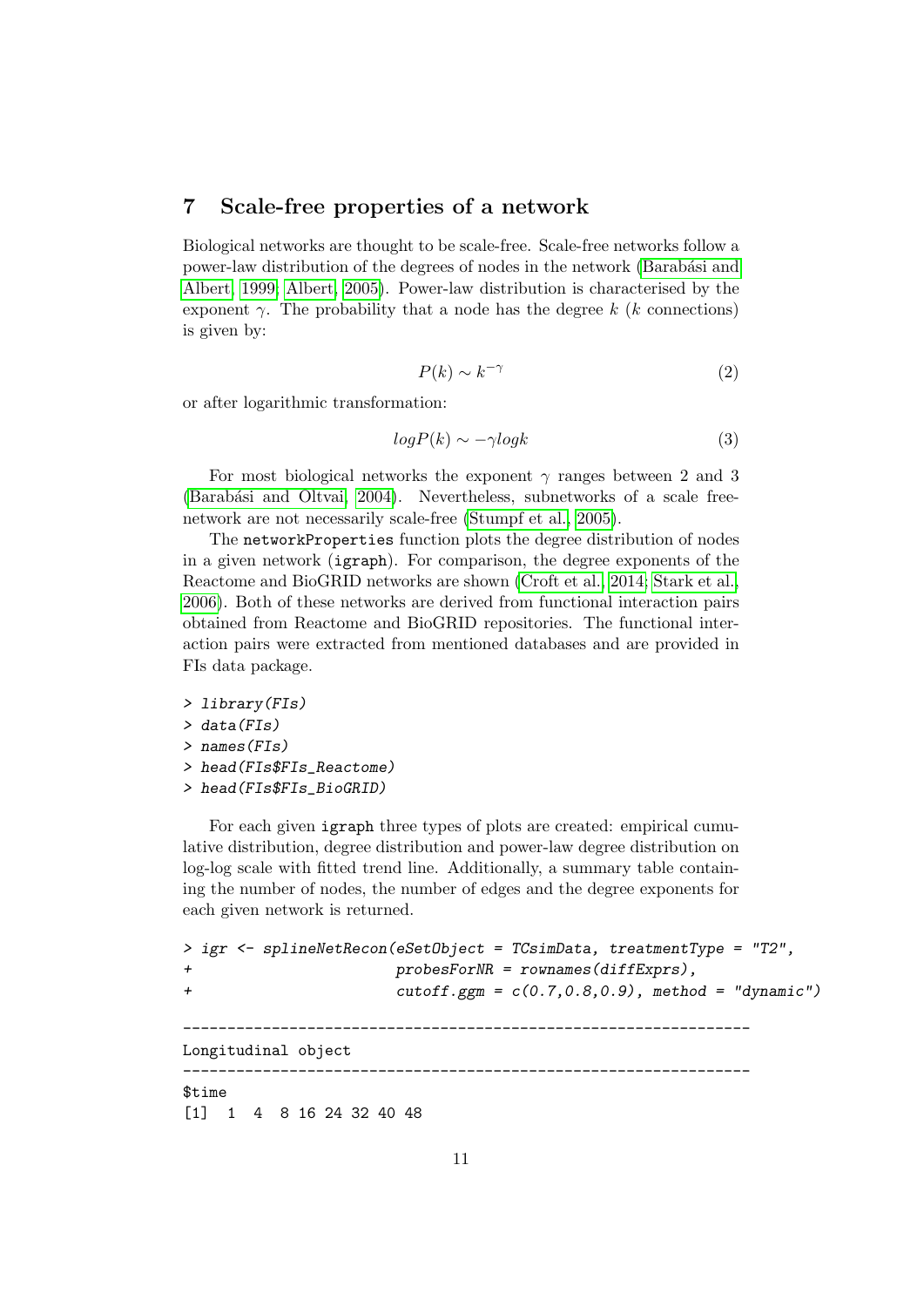```
$repeats
[1] 2 2 2 2 2 2 2 2
Estimating optimal shrinkage intensity lambda (correlation matrix): 0.5457
Estimate (local) false discovery rates (partial correlations):
Step 1... determine cutoff point
Step 2... estimate parameters of null distribution and eta0
Step 3... compute p-values and estimate empirical PDF/CDF
Step 4... compute q-values and local fdr
-------------- igraph_0.7 --------------
Significant edges: 838
   Corresponding to 0.19 % of possible edges
Number of nodes: 359
-------------- igraph_0.8 --------------
Significant edges: 587
   Corresponding to 0.13 % of possible edges
Number of nodes: 302
------------- igraph_0.9 --------------
Significant edges: 275
   Corresponding to 0.06 % of possible edges
Number of nodes: 184
> scaleFreeProp <- networkProperties(igr)
> head(scaleFreeProp)
          nodes edges degree_exponent
igraph<sub>-0.7</sub> 359 1676 1.4466
igraph_0.8 302 1174 1.4214
igraph_0.9 184 550 1.4494
Reactome 6770 148733 1.2531
BioGRID 19127 213150 1.5292
```
Examplary figures ploted in .pdf files are shown below.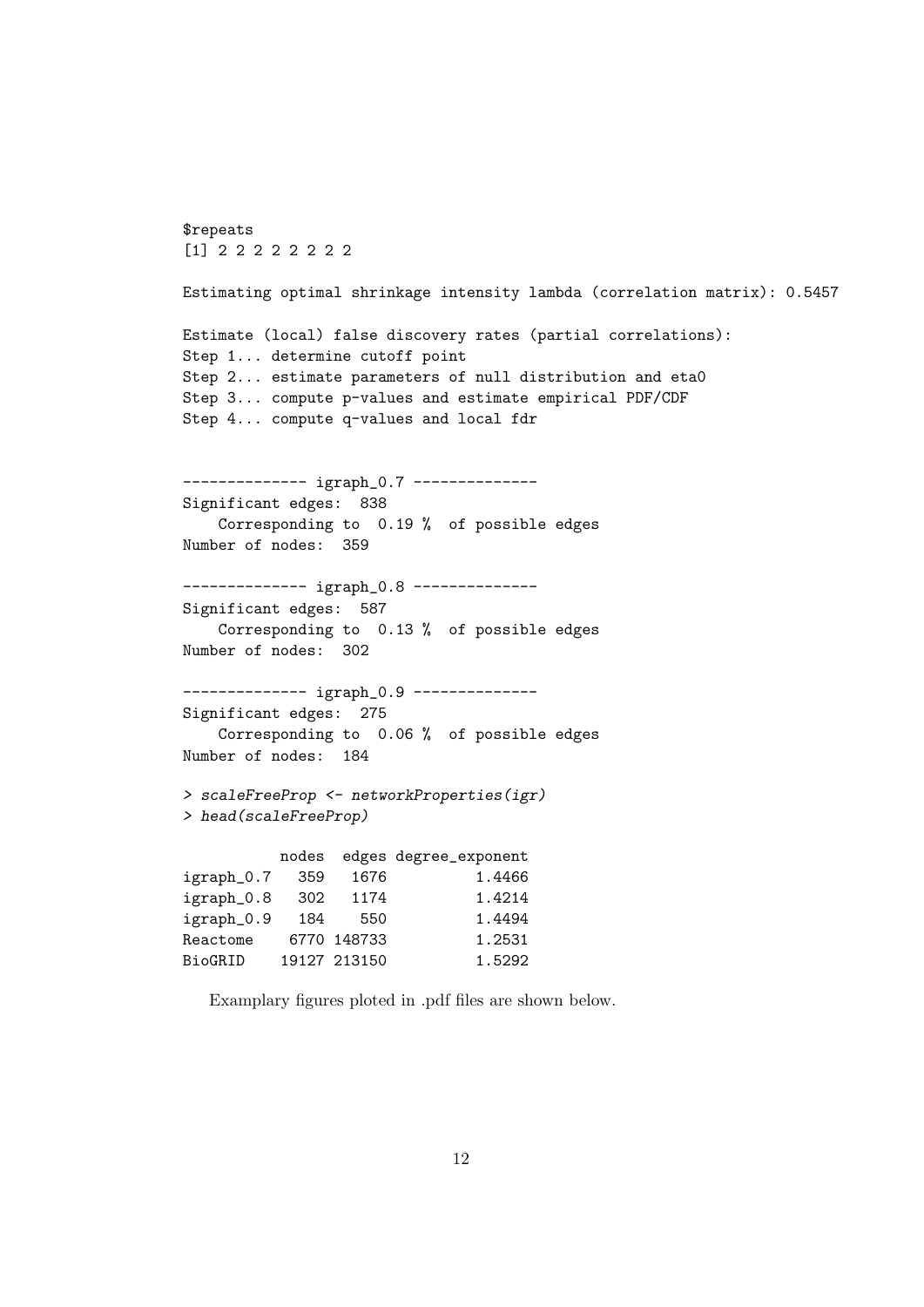

# References

- <span id="page-12-2"></span>Albert, R. (2005). Scale-free networks in cell biology. Journal of Cell Science, 118:4947–4957.
- <span id="page-12-1"></span>Barabási, A.-L. and Albert, R. (1999). Emergence of scaling in random networks. Science, 286:509–512.
- <span id="page-12-3"></span>Barabási, A.-L. and Oltvai, Z. N. (2004). Network biology: understanding the cell's functional organization. Nature Reviews Genetics, 5(2):101–113.
- <span id="page-12-0"></span>Croft, D., Mundo, A. F., Haw, R., Milacic, M., Weiser, J., Wu, G., Caudy, M., Garapati, P., Gillespie, M., Kamdar, M. R., Jassal, B., Jupe, S.,